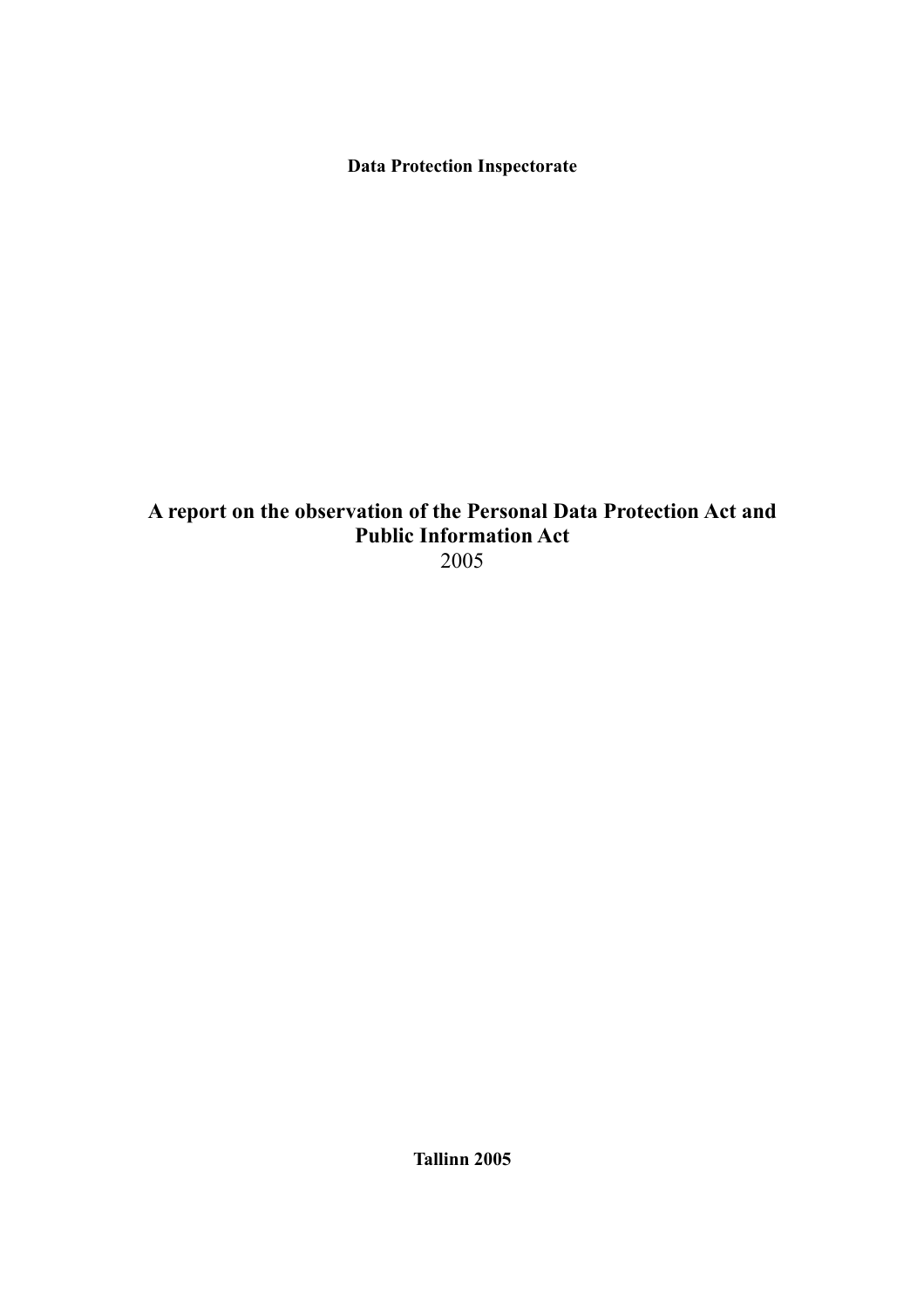The Data Protection Inspectorate presents the report to the Constitutional Committee of the Riigikogu and to the Chancellor of Justice on the basis of § 41 (1) of the Personal Data Protection Act<sup>[1](#page-1-0)</sup> and  $\S$  54 (1) of the Public Information Act<sup>[2](#page-1-1)</sup> on the circumstances derived from the observation and application of the aforementioned Acts.

The area of activity of the Inspectorate is state surveillance of the processing of personal data, management of databases and access to public information and also the discharge of functions set by other Acts or legislation.

The report was compiled by: Gina Kilumets (director of the research and analysis department), Maarja Kirss (adviser of the research and analysis department), Rainer Kivisäk (director of the registration division fulfilling the obligations of the director of the control department) and Bert Blös (deputy of the director of the proceedings division).

<span id="page-1-0"></span><sup>1</sup> SG I 2003.26.158; 2004.30.208

<span id="page-1-1"></span><sup>2</sup> SG I 2000.92.597; 2002.61.375; 63.387; 2003.25.153; 26.158; 2004.81.542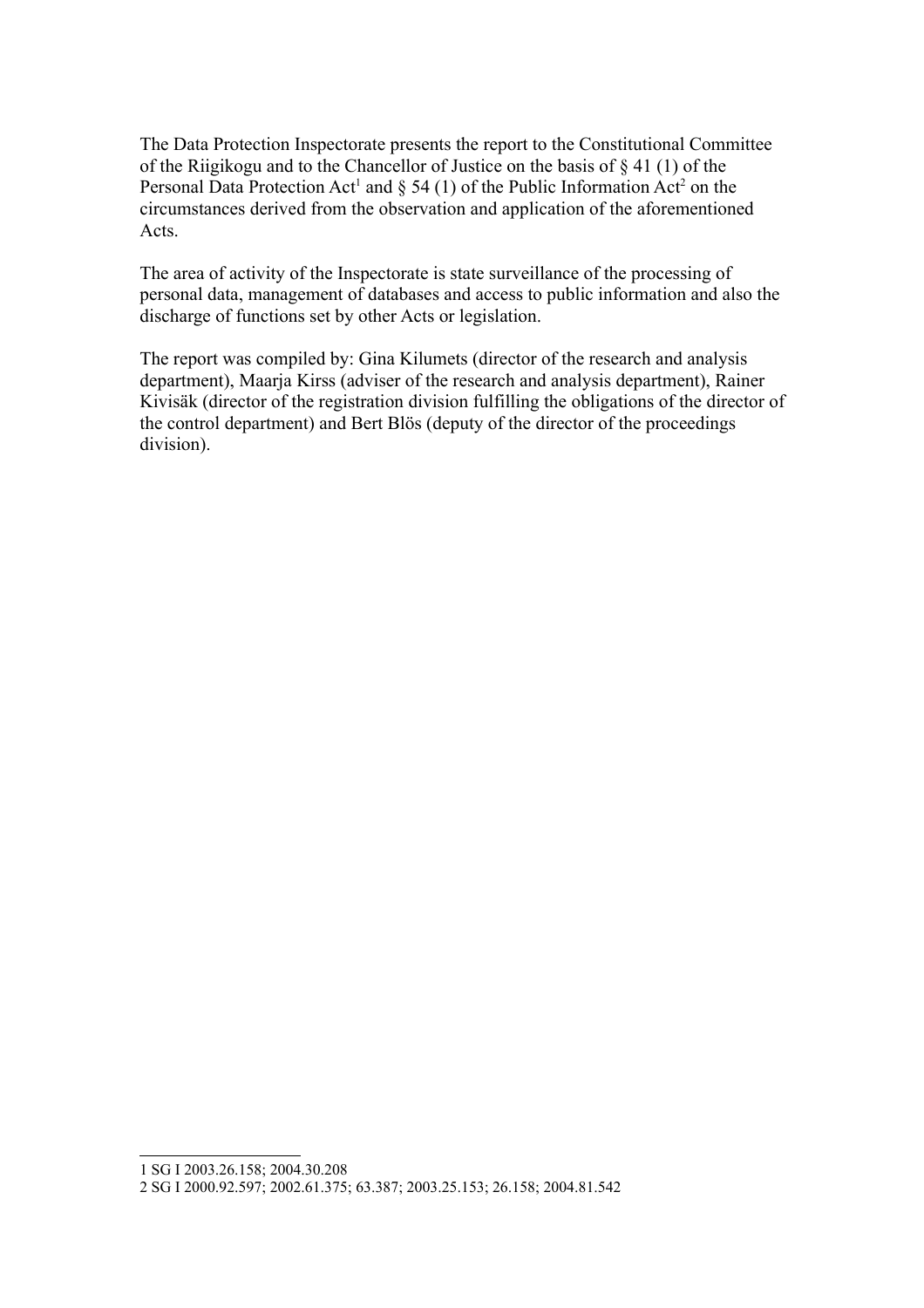# **Introduction**

The Constitution<sup>[3](#page-2-0)</sup> of the Republic of Estonia states the right for privacy, right to privately exchange information and the right for data protection. § 42 of the Constitution states that state authorities, local governments and their officials are not allowed to gather or save information about the beliefs of the citizens of Estonia, § 43 states, that each and everyone has a right for secrecy concerning messages transmitted to him via post, telegraph, telephone or other means generally in use. Exceptions can be made with a decision from the court for determining the truth in criminal proceedings according to the laws and legislation in force. Subsection 1 of Section 44 states that all state authorities, local governments and their officials are obliged to provide the citizens of the Republic of Estonia information concerning their activities as described in the law, except information, which cannot be disclosed on account of the law, and information, which is exclusively for in-house usage. Subsection 2 of the same paragraph states that Estonian citizens have the right to access information about them that is stored in state authorities and local governments, also at state and local archives.

The main aim of the Data Protection Inspectorate (henceforth DPI), which is in the jurisdiction of the Ministry of Internal Affairs, is the protection of fundamental rights and freedoms of citizens in processing personal data and the persons' right for fundamental information.

The increase in public awareness about the extent and legislation of personal data processing was largely achieved by constant public attention and frequent media coverage of the subject. Nevertheless, there are still two problematic issues in applying personal data processing requirements: the legality of data processing and providing the required safety during processing. In addition to personal data protection, the DPI also maintains surveillance over public knowledge. Taking into account the events of the last year and their coverage in the media, data disclosure is a relevant topic at the moment.

The report at hand is the fifth concerning the observation of the Public Information Act (PIA) and the third concerning the observation of the Personal Data Protection Act (PDPA). The report gives an overview of the most important facts and events of 2005 concerning public information and personal data protection and also provides information on plans and projects for the next year.

The budgetary resources of the inspectorate for 2005 were 6 851 473 croons. The Inspectorate has 31 employees, and as of November 30, 2005, the inspectorate has appointed 6 employees. 14,5 positions are filled (three employees at 0,5 work load). The inspectorate has no junior officials, support staff or non-staff officials. The DPI structure is comprised of three departments: development and analysis department, control department and administrative department.

<span id="page-2-0"></span>DPIs' planning for cost-saving and increasing effectiveness has been optimised to the maximum in the recent years. The inspectorate has been working with a limited capacity over the recent years, meaning that both human and financial resources have been utilized to the maximum: during the last two years, the work-load of the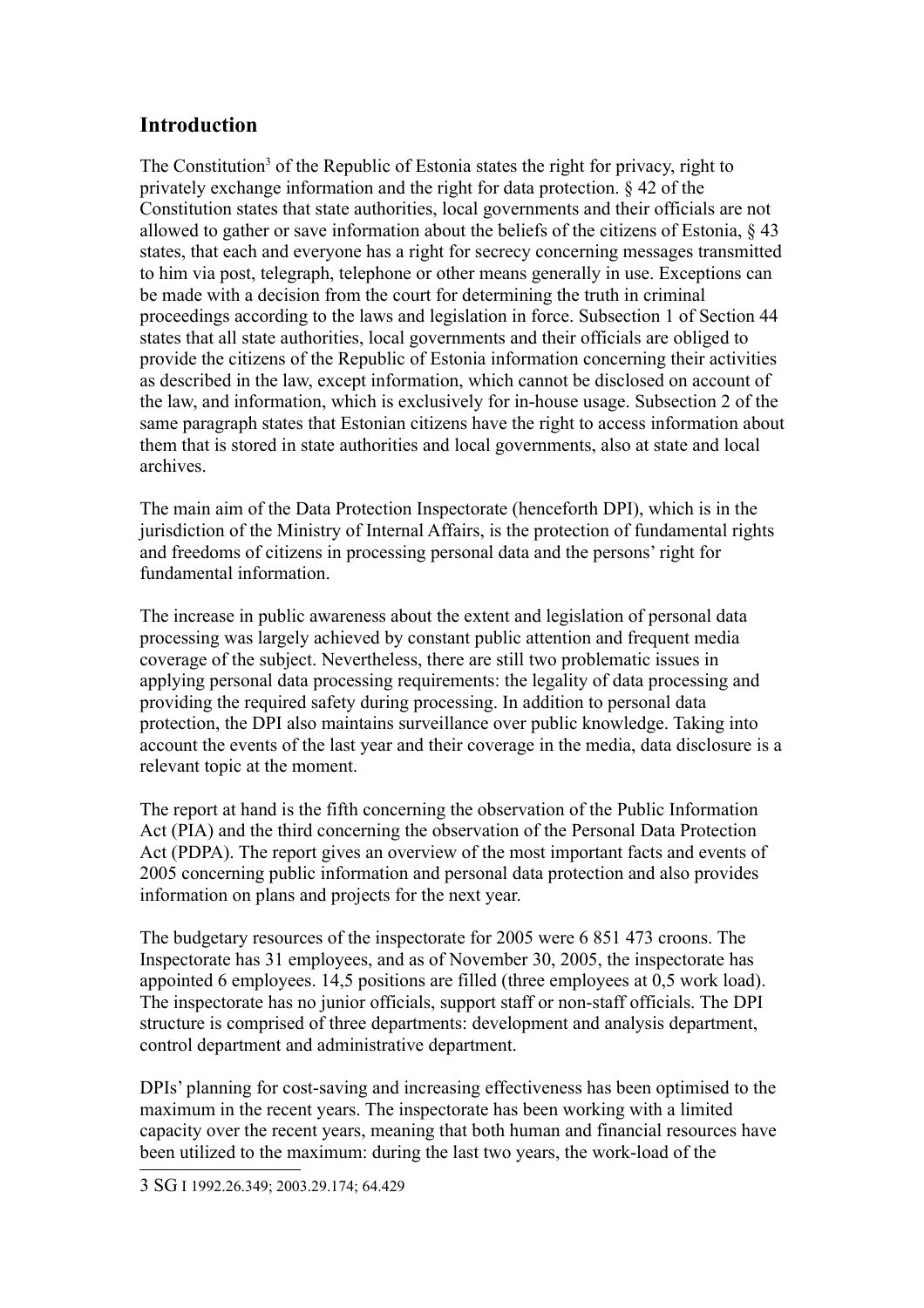Inspectorate has increased with the application of different laws, but neither the budget nor human resources have increased. In conjunction with the increase in budget for 2005, the Inspectorate planned for 5 new employees, but during the report year three employees left for other state authorities. The situation is problematic, as instead of hiring new staff according to the initial plan, the inspectorate has to deal with replacing staff. The positions of the officials who left the inspectorate must be filled. As the officials of the inspectorate are suitable for other state authorities thanks to their acquired know-how, the acquiring of staff by other state authorities has become increasingly frequent (three times by other state authorities during 2005).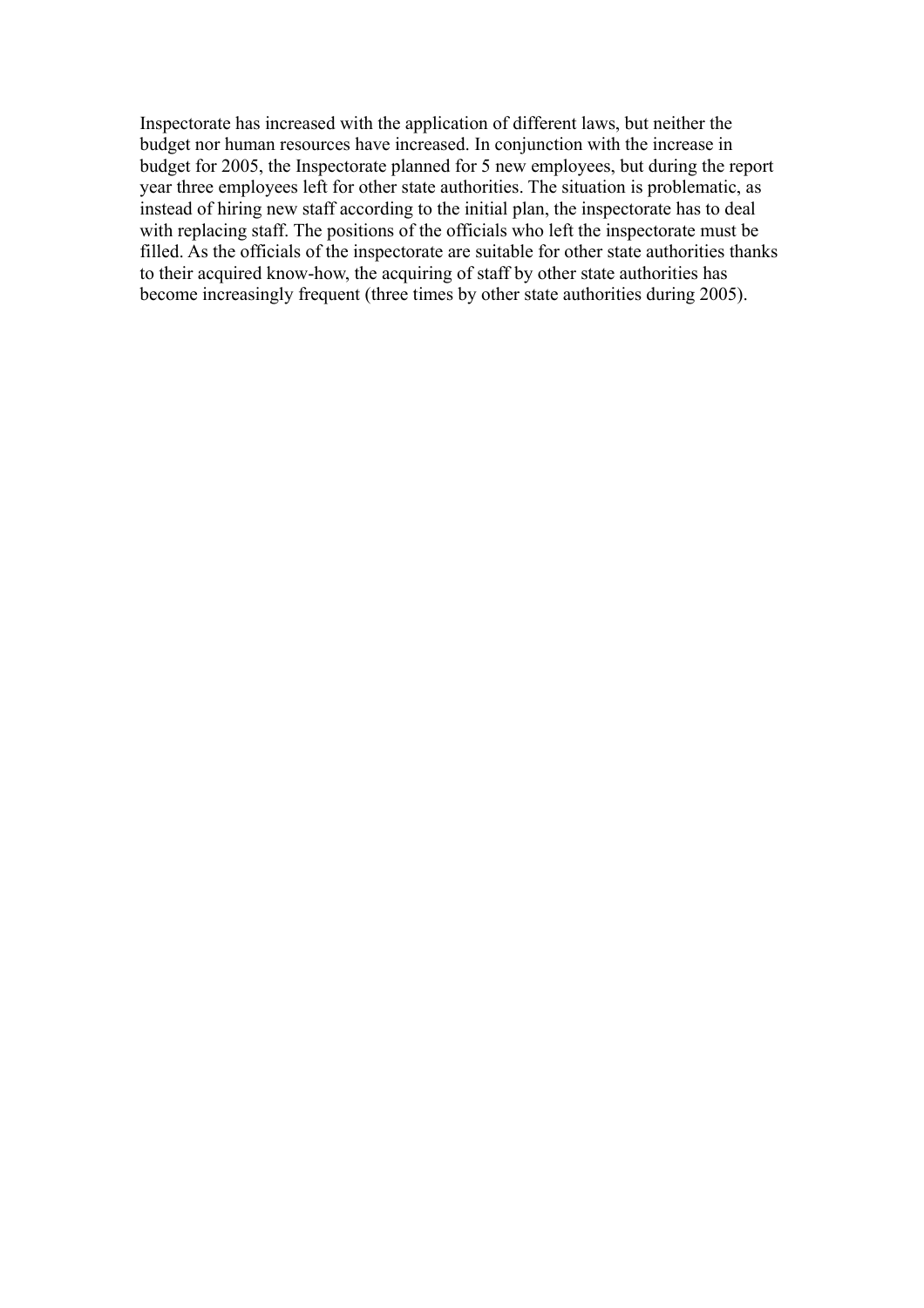## **Surveillance over the processing of personal data**

During the period from December 1, 2004 until November 30, 2005, 368 applications for processing sensitive personal data were presented, of which 61 were returned and 29 were refused. As of November 30, 2005, 1550 processors have registered the processing of sensitive personal data.

Concerning the applications, the most notable thing is the decrease in submitted applications, but, on the other hand, the sophistication and the capacity of the application have gone up. The number of applications for registering the processing of sensitive personal data by the public sector has increased. Compared to other period, the number of rejections has decreased dramatically, which indicates the rise in the quality of applications for processing of sensitive personal data, or in other words the awareness of processors (concerning both data processing and formalizing of documents).

The most prominent registrars were: Border Guard Administration, Prosecutor's Office, different registries and data collection projects of the Ministry of Social Affairs, Statistical Office, Ministry of Justice (criminal proceedings register), Labour Inspectorate, Competition Board, Harju County Government, State Archives, Ministry of Internal Affairs, State Audit Office, Tax and Customs Board, Health Protection Inspectorate, Ministry of Education and Research, Ministry of Defence etc.

The compliance of various organizational, physical and information technological protection measures applied by processors of sensitive personal data with the requirements of the PDPA were checked on 535 occasions (it must be taken into account that during the processing of one application, the surveillance division can provide a different response during the different stages of the process: return of application, registration or denial of registration of the application etc.). Local inspection was carried out 28 times (2004: 35; 2003: 49; 2002: 77; 2001: 135), of which on 8 occasions the posterior control was done on self-initiative and on 3 occasions the concordance with precepts were checked. The lack of inspections is due the lack of staff. The processors were issued with precepts on 4 occasions and cautioned on 5 occasions.

The DPI received 41 complaints concerning to the PDPA, of which 11 were founded. Most of the identified infringements were related to granting access to personal data of data subjects or this information was transmitted to third parties without legal grounds, which in civil matters can only be provided by the data subject and public matters by an authorization in accordance with the law. Despite the fact that in some of the identified cases the personal data of the data subject was disclosed to an unlimited number of third parties via the Internet, the personal data was so-called ordinary personal data (name of person, e-mail address etc.) of only one or a small number of data subjects. The only distinction that has to be made when dealing with the abovementioned infringements is the difference between human error and lack of knowledge. When dealing with the aforementioned, the processors reacted quickly and rectified the shortcomings, in the second case, the processors were not aware of their infringement and for the protection of the rights of the data subject they were issued with precepts. In total, the Inspectorate issued 4 precepts and initiated 5 misdemeanours towards the employees during the reporting period, of which 2 are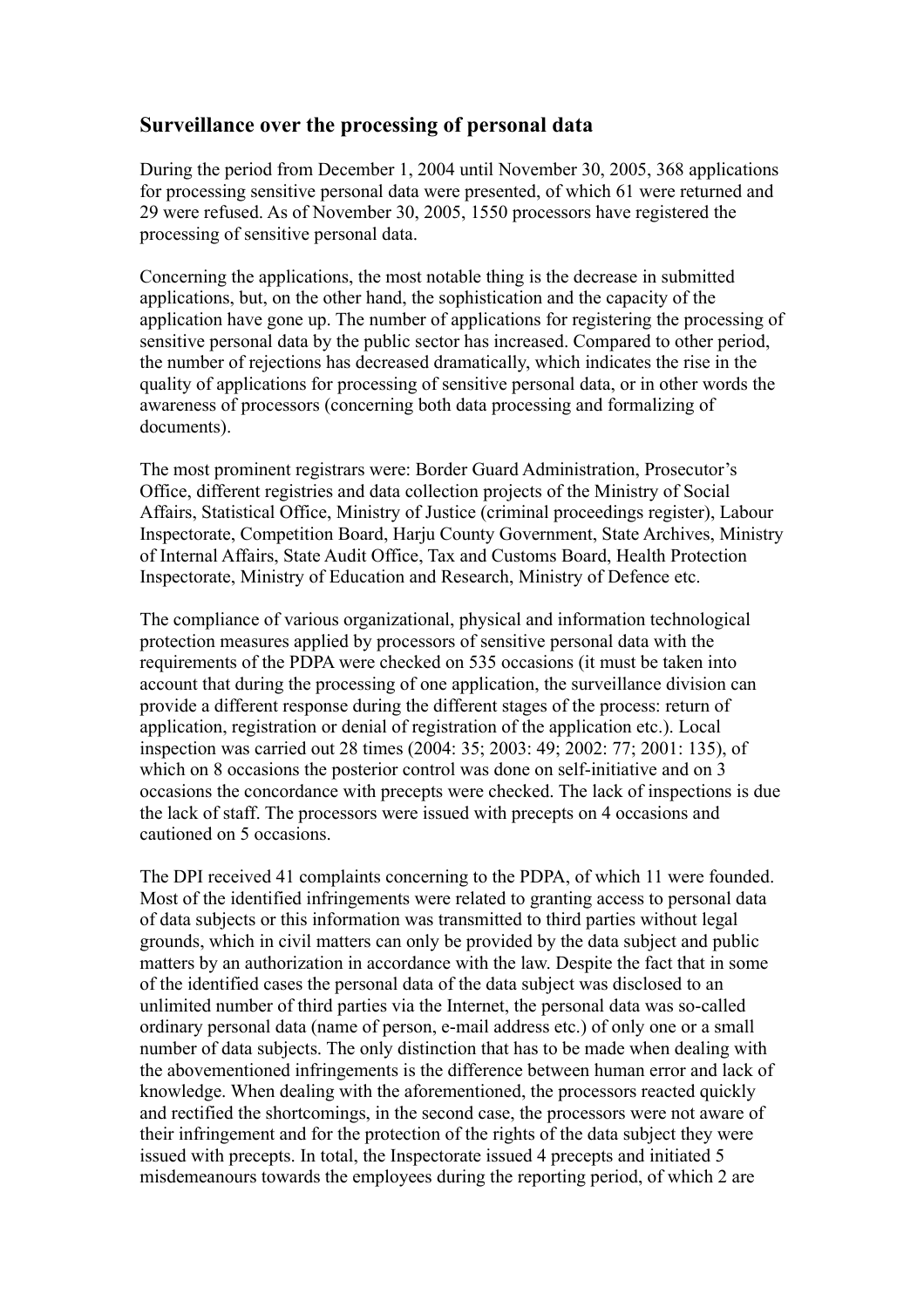resolved and 3 are still being processed. In both of the resolved cases the cause was the lack of regard toward requirements, which consisted of transferring personal information of the data subject without legal grounds or allowing third parties to access such information.

According to § 14 (2) of the PDPA, transferring of personal data or allowing third parties to access personal data without the permission of the data subject is allowed on three occasions:

1) if the person who is the recipient of the data processes them for fulfilling obligations set upon him or her in the law;

2) if the transferral of data is required for the protection, health or freedom of the data subject or any other person;

3) if the third party applies for the data, which is gathered or created by the law or according to the legislation for public purposes and no access restrictions have been set upon such data.

On both occasions, personal data with access restrictions were transferred, in the first case from the state traffic register and from the border crossings database.

Therefore transferring such personal data or allowing access to such personal data is only allowed on conditions 1 and two from the aforementioned list. On both of the occasions the third party was not processing them for fulfilling obligations set upon him or her in the law. Also, the personal data transferring or allowing access to such personal data was not done to protect the health, life or freedom of the data subject or any other person.

The remaining three initiated misdemeanour processes are most probably related to failures to meet the obligations set in  $\S 6 (19)$  of the PDPA, obligation to employ organizational, physical and information technological protective measures for the protection of personal data. A processor authorized and responsible for personal data is, among other things, obliged to ensure that during the transport or transfer of personal data the personal data is not read, copied, altered or deleted during transit. In the first case, the data carriers used for transport of personal data which left the possession of the personal responsible for them or the processor, enabling the data to be read, copied, altered or deleted were approximately 100 expired health insurance cards, in the second case approximately 400 sick leave certificates of patients of a gynaecologists and in the third case a memory card with the names and addresses of approximately 300 000 persons liable to serve in the Defence Forces.

The Data Protection Inspectorate received 32 clarification applications related with personal data protection. The officials of the Inspectorate have carried out over 30 different training programs regarding personal data processing requirements and personal data disclosure. State or local government departments ordered approximately 85% of the ordered training programs.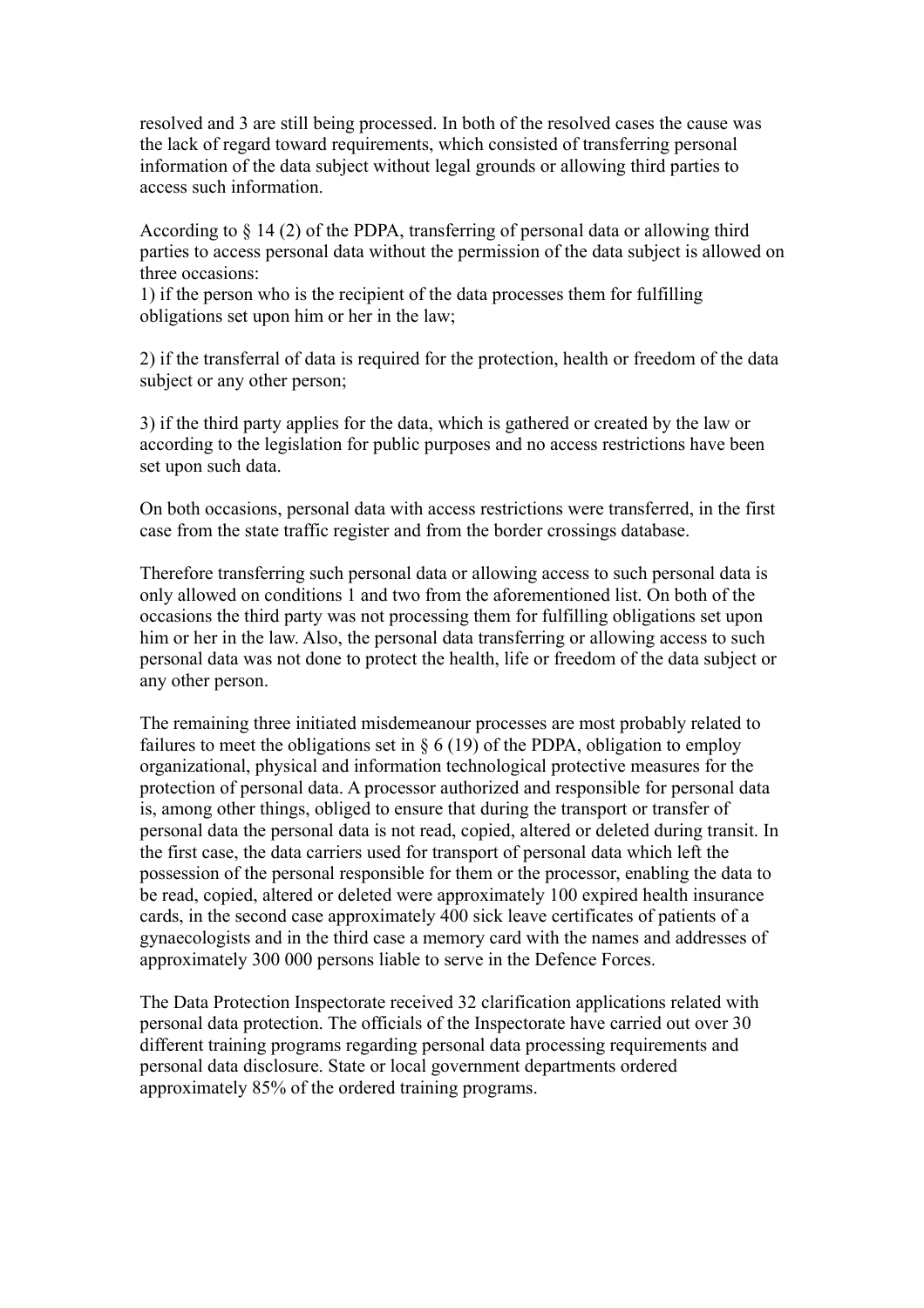#### **Problem cases of 2005:**

*The Ministry of Social Affairs and the register for communicable diseases* The dispute concerning the register for communicable diseases and the composition of the gathered data arouse already in 2004 with the Ministry of Social Affairs. The DPIs' assessment stated that the composition of gathered data surpassed the delegacy norms (according the Communicable Diseases Prevention and Control Act<sup>[4](#page-6-0)</sup> it was only permissible to gather personal data related with epidemic and extremely dangerous communicable diseases).

According to established order, personal data is gathered and stored (for 75 years) about, among other diseases, scabies and animal bites etc. or in other words, about diseases which do not qualify as extremely dangerous communicable diseases or as epidemic communicable diseases. The Ministry of Social Affairs has, among other things, substantiated the gathering of personal data with the war on terrorism, and also that the spreading of all communicable diseases listed in regulation no. 297 "Procedure for disclosure of information concerning the appearance of and sickening in communicable diseases and the composition of information to be disclosed"<sup>[5](#page-6-1)</sup> have same outcome – epidemic, massive sickening of the population and high mortality rate of both adults and children.

The Data Protection Inspectorate also addressed the Government of the Republic with the question, as a result of which the Ministry of Social Affairs admitted the existence of the problem by summer 2005 and the conflict between the applicable legislation and the law.

On the initiative of the Ministry of Social Affairs, the Communicable Diseases Prevention and Control Act was amended and the delegacy norm was added for the Government of the Republic to establish the communicable disease list which states the cases when it is allowed to present personal data to the registry. The implementing provision has not been accepted yet.

The state register for communicable diseases was created on January 1, 2005 on the basis of the Health Protection Inspectorate's departmental register, meaning that the existent database was given the status of state register. The controller of the register is the Ministry of Social Affairs and the processor the Health Protection inspectorate. Regulation no. 377 "Usage of the state register of communicable diseases and management of registry statutes<sup>1[6](#page-6-2)</sup> states that the register is maintained digitally. Until this moment, registry management was done only on paper and as the controller and the processor have chosen software (Excel, member of the MS Office package) that is unsuitable for managing the database, the provisions of the Personal Data Protection Act have not been met. With the directive from the Health Protection Inspectorate, the Health Protection Inspectorates' communicable disease register was created in 2005, which replicates in full the state register, uses the same source documents etc. Taking into account the Database Act, which forbids the management of duplicate registers, the Data Protection Inspectorate approached the Ministry of Social Affairs with a recommendation to have the establishment directive of the aforementioned register

<span id="page-6-0"></span><sup>4</sup> SG I 2003.26.160; 2004.27.177; 30.208; 2005 13.63; 24.180

<span id="page-6-1"></span><sup>5</sup> SG I 2003.76.512

<span id="page-6-2"></span><sup>6</sup> SG I 2004.91.629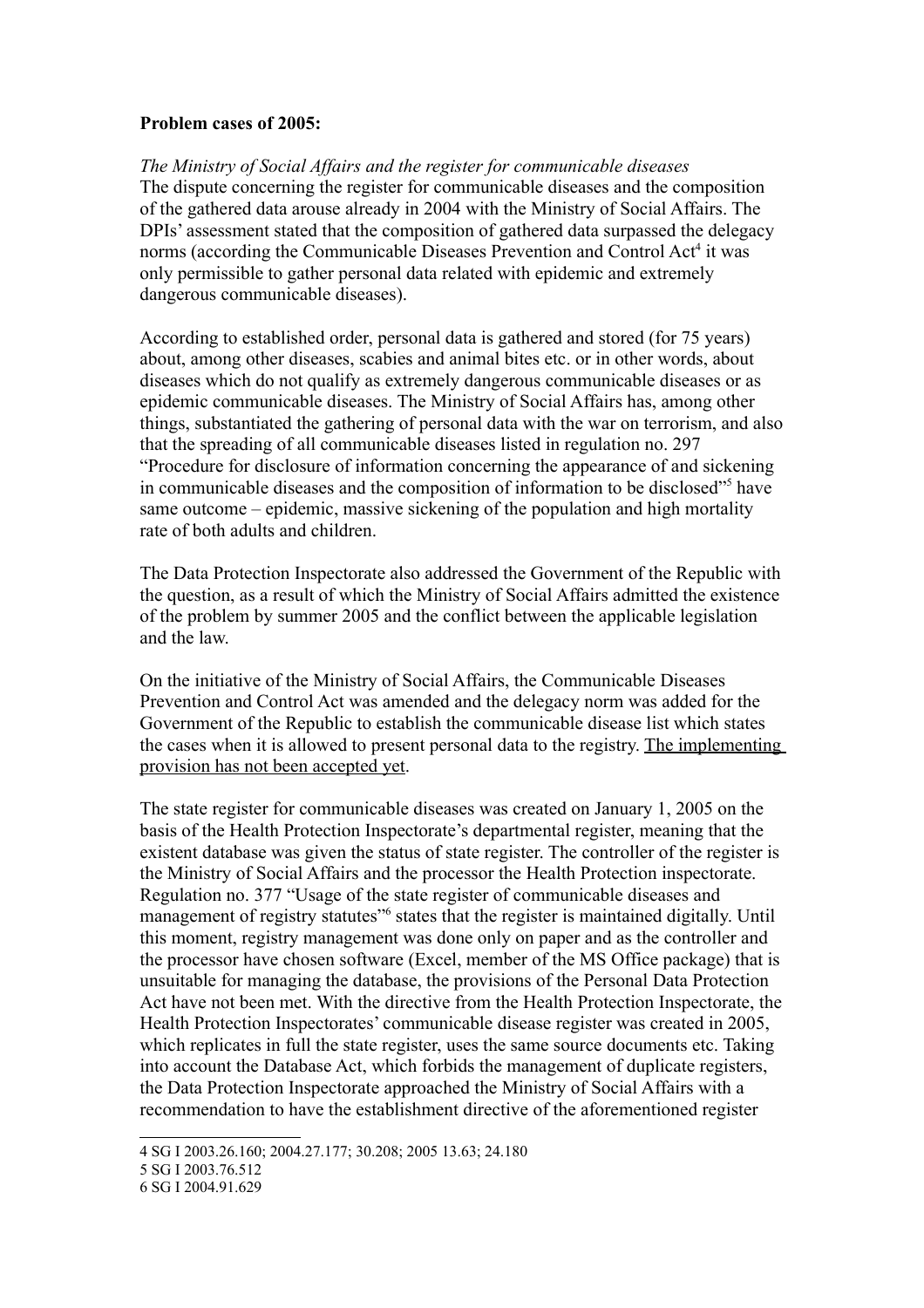### nullified. The Ministry of Social Affairs is still processing the recommendation.

### *Tuberculosis record*

A question has arisen in connection with the tuberculosis record regarding the management of databases created on the basis of  $\S 8(1.12)$  of the Public Health Act<sup>[7](#page-7-0)</sup>. The aforementioned article states that the objective of the Ministry of Social Affairs is to gather data related to the health of the population and process personal data for the developing and implementing, in accordance with the Personal Data Protection Act and Public Information Act, the state health and healthcare policy.

Practically this means that the Ministry of Social Affairs has been given the authority to determine the basis and conditions of limitation of fundamental rights and freedoms, therefore the right to decide which personal data, and to what extent, is gathered about the data subject.

Based on the aforementioned provision delegating authority, various databases have been created: birth record, tuberculosis record etc. All such records require the clients of healthcare services to provide miscellaneous statistical information (for instance: place of birth; education; field of activity, lifestyle, job etc.)

According to  $\S$  764 of the Law of Obligations Act<sup>[8](#page-7-1)</sup> the patient is obliged to provide the healthcare service provider all the required information he or she deems necessary for providing a healthcare service and, if necessary, assist the healthcare service provider in any way possible.

It is incomprehensible why the healthcare service provider is obliged to gather and present the aforementioned personal data about the patient. According to applicable regulations, it is unclear whether the patient is or is not obliged to provide such data and whether not providing such data affects the healthcare service being provided for the data subject. In pursuance of  $\S 51<sup>1</sup>$  of the Database Act<sup>[9](#page-7-2)</sup>, a legal person can be fined up to 30 000 croons for failure to present mandatory personal data to state or local government databases or for providing false information to state or local government databases.

In conclusion, a situation has been created where, by the regulation of the Ministry of Social Affairs, the healthcare service provider is obliged to present personal data about the patient which the is not obliged to provide and failure to provide such data by the health care service provider is liable to prosecution.

### *Statistical office and cancer record*

The attempt by the Statistical office to use data gathered during a state statistical survey for complementing other state records.

The Statistical office and Põhja-Eesti Regionaalhaigla foundation signed a contract in summer 2005, which states that the executor of the contract (Põhja-Eesti

<span id="page-7-2"></span><span id="page-7-1"></span><span id="page-7-0"></span><sup>7</sup> SG I 1995.57.978; 1996.3.56; 49.953; 1997.37/38.569; 1999.30.415; 88.804; 2001.23.128; 2002.32.187; 53.336; 61.375; 63.387; 90.251; 2003.26.156; 26.160; 2004.45.315; 75.520; 87.593 8 SG I 2001.81.487; 2002.53.336; 60.374; 2003.78.523; 2004.13.86; 37.255; 75.522; 87.593; 90.616 9 SG I 1997.28.423; 1998.36/37.552; 1999.10.155; 2000.50.317; 57.373; 92.597; 2001.7.17; 17.77; 2002.61.375; 63.387; 2003.18.107; 26.158; 2004.30.204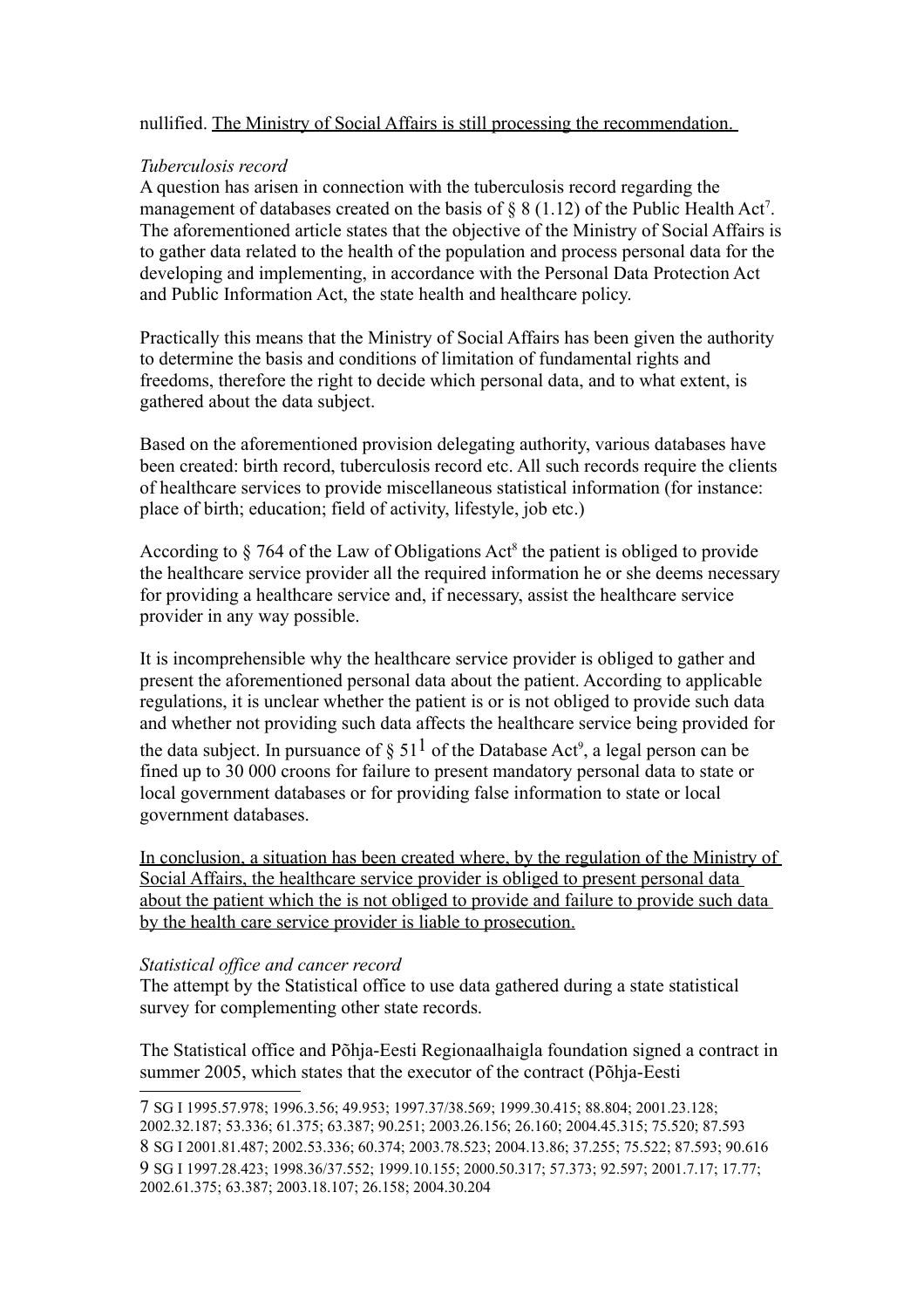Regionaalhaigla) checks, marks and complements personal data entries in the cancer records, which match the data file descriptions of the signatory (The Statistical office)

The cancer record is a database created by the Ministry of Social Affairs, which, in the meaning of the Database Act, is an 'other database'. The controller of the cancer record is the Ministry of Social Affairs and the processor is Põhja-Eesti Regionaalhaigla.

According to  $\S 8(2)$  of the Official Statistics Act (henceforth OSA)<sup>[10](#page-8-0)</sup>, the data gathered on a state statistical survey can be used only for statistical purposes. Section 3 of the same Article states that data gathered on s state statistical survey cannot be used for inspection, taxation or any other non-statistical function.

Based on the evaluation of the Statistics office, the complementation of the cancer record with data gathered during state surveys permissible and also necessary for ensuring the fullness and quality of the state cancer statistics, which can only be achieved by bilateral supplementation of data. At that, the Statistics office was unable the unable to answer the question of the Data Protection Inspectorate: for which state surveys is it allowed to supplement the information in databases managed by reporting agents gathered from state surveys for the fullness and quality of the state statistical surveys and on which legal Acts does the Statistics office base its decision on.

By this moment, the Statistics office has ceased its activities of this nature.

### *Taxable persons record*

The attempt by the Statistics office to take over the taxable persons record in full.

The taxable persons record is a state record and its controller and processor is the Tax and Customs Board. Based on the evaluation of the Statistics office, the Statistics office requires 95% of the full content of the taxable persons record twice per month and in the form, which includes personal data. The Statistics office bases its claim on § 7 (2) of the OSA, which states that state and local governments are obliged to present data, which has been collected through their own activities, to the organizer of the state and statistical surveys on their request.

At this point, the Statistics office has failed to notice that, according to the Official Statistics Act, the reporting agent is obliged to only present personal data in the extent set in the yearly state statistical survey list issued by the Government of the Republic. (§ 3 (2,3) and § 7 of the OSA). In addition to that, the Statistics office considers it permissible to request personal data for such surveys, which, according to the state statistical surveys list, are to be done without personal data.

Based on the example in question, the Tax and Customs Board is the reporting agent for different state statistical surveys. These surveys in general state the need for consolidated data, meaning that the submitted data does not enable the data subject to be identified.

<span id="page-8-0"></span>Procuring of personal data from the Tax and Customs Board is only for inspection of data about persons who participated in a social survey. 5000 data subjects will be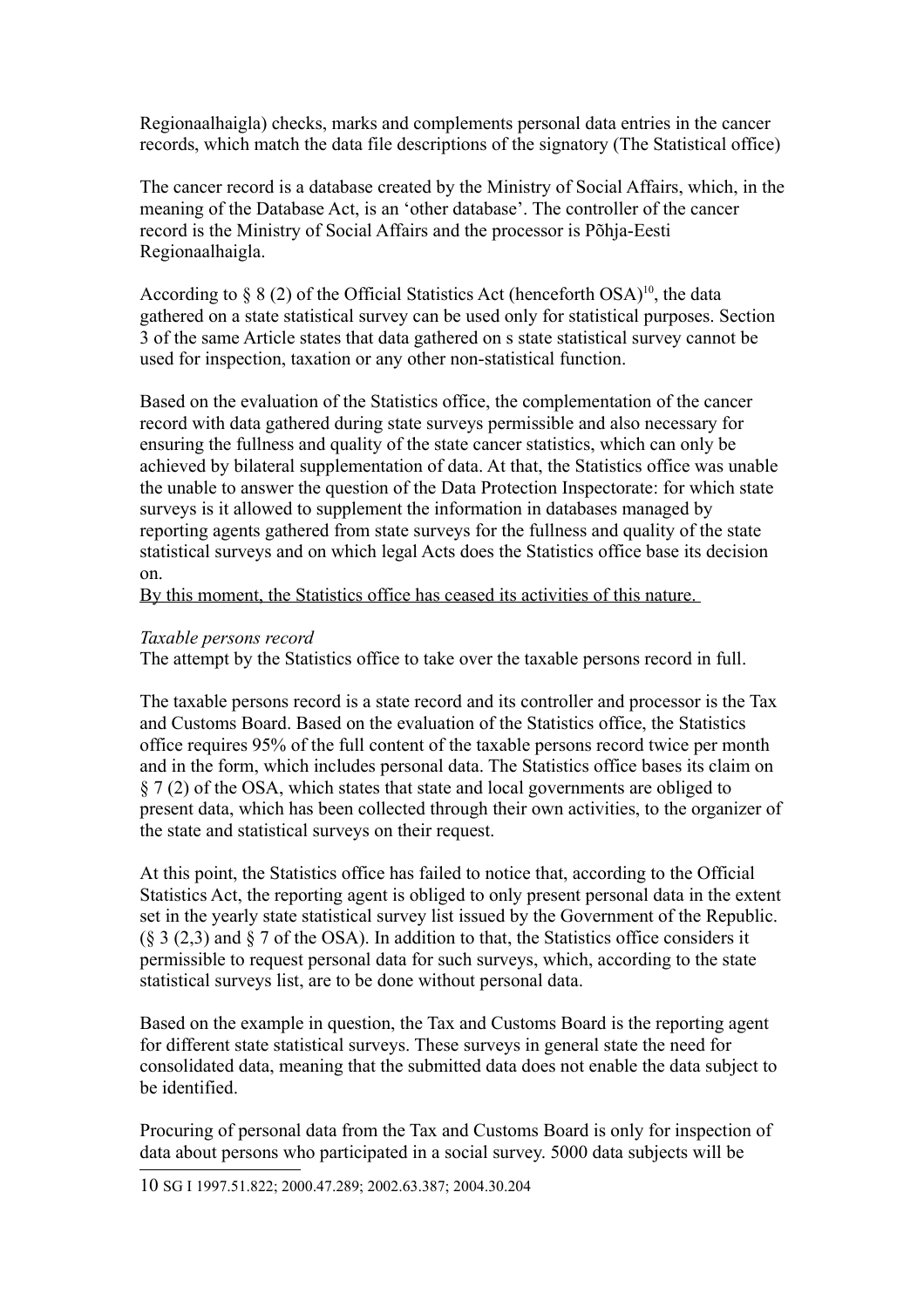involved in this survey. Based on the assessment of the Statistics office, the Tax and Customs Board is obliged to present the taxable persons record in the extent of 95%, after which the Statistics office is to decide which data is used for which survey and which data the survey would, in reality, require.

Based on the assessment of the Data Protection Inspectorate, such a request by the Statistics office is unfounded and in violation with the Personal Data Protection Act and also the Official Statistics Act. The dispute in this matter is nearly closed.

The described situation, once again, confirms the need for detailed reasoning and limitations in carrying out yearly state statistical surveys in order to prevent a situation where, due to the misinterpretation by an administrative office, the privacy of hundreds of thousands individuals is at risk.

#### *Record of the healthcare service provider*

A digital database, created by one of the largest healthcare service provider, used all over Estonia by different healthcare service providers, does not meet the provisions of the law. The Data Protection Inspectorate detected the aforementioned fact during surveillance procedures. The creators or the users had not informed the Data Protection Inspectorate of the existence of such an database, thus violating the requirement set in the Personal Data Protection Act stating the need for registering alterations.

In this case, the healthcare service providers are controllers of personal data, who authorized the processing of certain data for the owner of the database. The problem with the usage of the database in question is that the sensitive personal data of data subjects added to the database is accessible to all parties who have joined the system (healthcare service providers) and for research work (the controller and processor of personal data are obliged to ensure that each user of the data processing system has access only to the personal data of the data subject he or she is authorized to access and authorized to process). In addition to that, the data subjects were not informed that their personal data was accessible to all healthcare service providers using the same service, which also meant that the activities were carried out without the consent of the data subject.

The Data Protection Inspectorate presented the creator of the database with a precept obliging the latter of ensuring the requirements of the Personal Data Protection Act are met and, at this stage, the dispute is close to being resolved.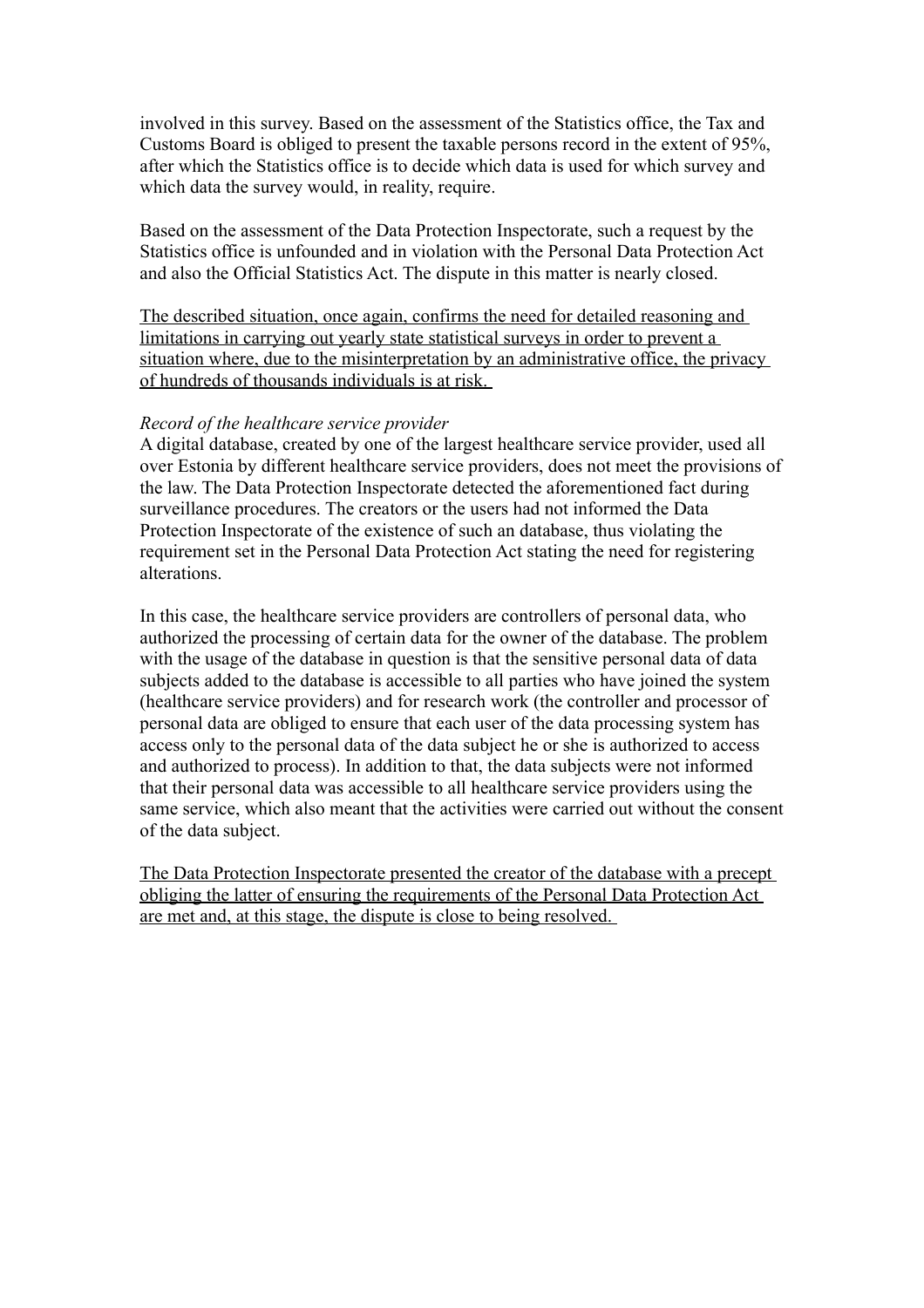## **Surveillance over the observation of the Public Information Act**

During the report period, the DPI received 40 challenges concerning violation of the rights set forth in the Public Information Act. Of the 40 challenges, 13 were returned and 27 were accepted for processing. The main reason behind returning challenges was the fact that the different appeals for the holders of information were not requests for information in the sense of requests for recorded or documented information, but clarification requests, which requires the analysis, synthesis of the recorded or documented information or requires the gathering of additional knowledge. It became apparent during the process that the holders of information were in breach of the law on approximately half of the occasions. When answering clarification requests, the Public Information Act is not applied.

In some violation cases, the legality was restored during the process and in which cases the challenge of the challenger was dissatisfied and on 9 occasions the challenge of the challenger was satisfied and the holder of the information was presented with a precept.

The average penalty payment set in the precepts was 10 000 croons, which in general is sufficient to guide the holder of information to uphold the law.

The main violations were failures to uphold deadlines; failures to meet the obligation of public disclosure or in other words, failure to disclose information on web pages; wrongful interpretation of the Public Information Act and establishment on illegal access limitations and unjustifiable refusals to satisfy requests for information.

### **The most important violations of the Public Information Act:**

### *Äripäev and Ida-Tallinna Keskhaigla*

Äripäeva Kirjastuse AS presented the Ida-Tallinna Keskhaigla with a request for information requesting the commercial lease contracts for hospital rooms for the year 2004. The hospital refused the request for information claiming that by commercially leasing the hospital rooms the hospital acts as a legal person governed by private law and realises its right of ownership and that it is not providing a public service, which, for a hospital, is providing healthcare services. During the process, Ida-Tallinna Keskhaigla AS was explained that, in some cases, the obligations of holders of information also apply for legal persons governed by private law. Mainly because if the state or local government or any legal person governed by public law is a participant in founding or is a participant in a non-profit organization, foundation or a company and concerning information, which concerns the usage of resources allocated from the state or local government's budget for the legal person governed by public law. The holder of information cannot declare such information as internal.

### AS Ida-Tallinna Keskhaigla was founded based on decision no. 226 of the Tallinn

City Council on the 23rd of August 2001, by merging Tallinn Magdaleena Hospital, Tallinn Central Hospital, Tallinn Nursing Hospital, Tallinn Järve Hospital, Tallinn Tõnismägi Polyclinic and Tallinn Mäekalda Polyclinic. Based on the information of the commercial register, the founder and sole shareholder of AS Ida-Tallinna Keskhaigla is the city of Tallinn. Therefore the obligations of a holder of information apply to the Ida-Tallinna Keskhaigla AS as a legal person governed by public law,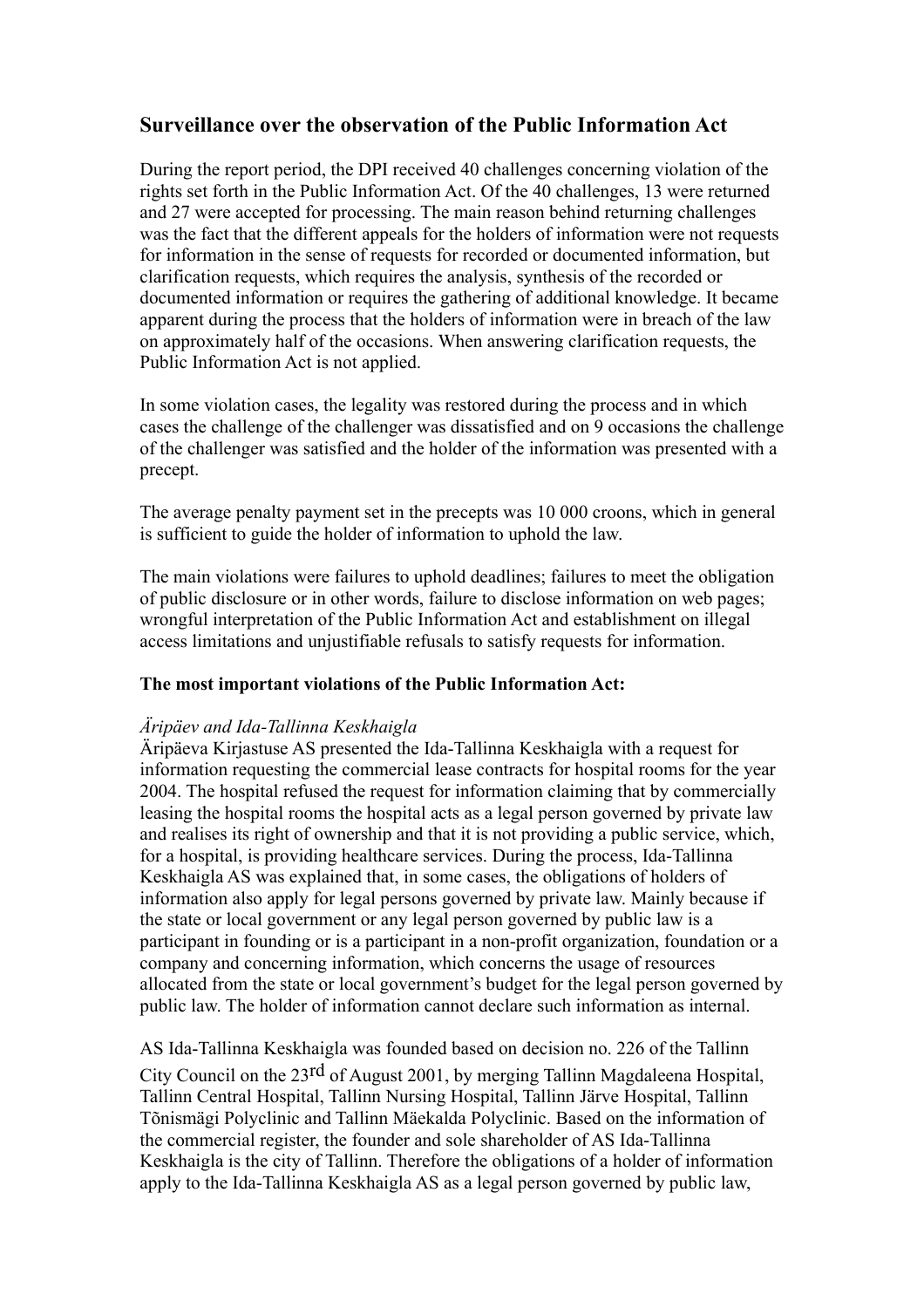including the restriction to declare information internal, which deals with the budget and other assets allocated from the budget of the local government.

According to the city of Tallinn, the leasing out of buildings and lease contracts of Ida-Tallinna Keskhaigla AS is to be considered as information, which deals with exploitation of assets provided by to a company founded by an unit of the local government.

The holder of information admitted that different buildings have been handed over to Ida-Tallinna Keskhaigla AS for public usage and decided to satisfy the request of the person making the request for information and to disclose the requested information.

#### *Lohusuu Rural Municipality Government*

A citizen presented the Lohusuu Rural Municipality Government with a request for information, which contained the request for the disclosure of the certified project documentation for the building that is constructed on a neighbouring registered immovable. The rural municipality government refuses to accept the request for information on the grounds of a tense and intense time schedule, requirement for the inviolability of life and the absence of the permission of the author of the project. All these grounds were found unfounded

The issuing of a construction permit is done partly on the basis of the Building  $Act<sup>11</sup>$  $Act<sup>11</sup>$  $Act<sup>11</sup>$ and partly on the basis of the Administrative Procedure  $Act^{12}$  $Act^{12}$  $Act^{12}$  (henceforth APA). Construction and planning action is public and in pursuance of  $\S 7(1)$  of the APA the administrative proceedings are public. Pursuant of  $\S$  18 (1) of the Building Act, the construction project is a required collection for the construction and exploitation of a building and is comprised of figures, explanatory letter and instructions on maintenance and of other relevant documents.

In this case, the project documentation for the building being constructed on the basis of construction permit no. 102036690 contained no personal data in the sense of the Personal Data Protection Act, as there were no references made to specific natural persons – data subjects. Also, the planned construction was not for a private residence, but for accommodations.

Therefore the basis – ensuring the inviolability of life – of the holder of the information for refusal to disclose information was unfounded. The reference by the holder of information to the absence of the permission of the author of the project was appropriate, but not legitimate. According to  $\S 19(8)$  of the Copyright Act<sup>[13](#page-11-2)</sup>, reproduction of a work is permitted without the necessity to pay remuneration, but

with the obligation to display the name of the author and if the work includes, then the title and primary source of the work and for the administration of justice or during administrative processes or for ensuring public security to the extent which meets the needs of the administration of justice or administrative purposes for ensuring public security.

<span id="page-11-0"></span><sup>11</sup> SG I 2002.47.297; 99.579; 2003.25.153; 2004.18.131

<span id="page-11-1"></span><sup>12</sup> SG I 2001.58.354; 2002.53.336; 61.375; 2003.20.117; 78.527

<span id="page-11-2"></span><sup>13</sup> SG I 1992.49.615; 1996.49.953; 1998.36/37.552; 1999.10.156;29.398; 36.469; 97.859; 2000.13.94;

<sup>16.109; 78.497; 2001.50.289; 56.335; 2002.53.336; 63.387; 90.521; 92.527; 2004.18.131; 30.208;</sup>

<sup>71.500; 77.527; 2005.37.287</sup>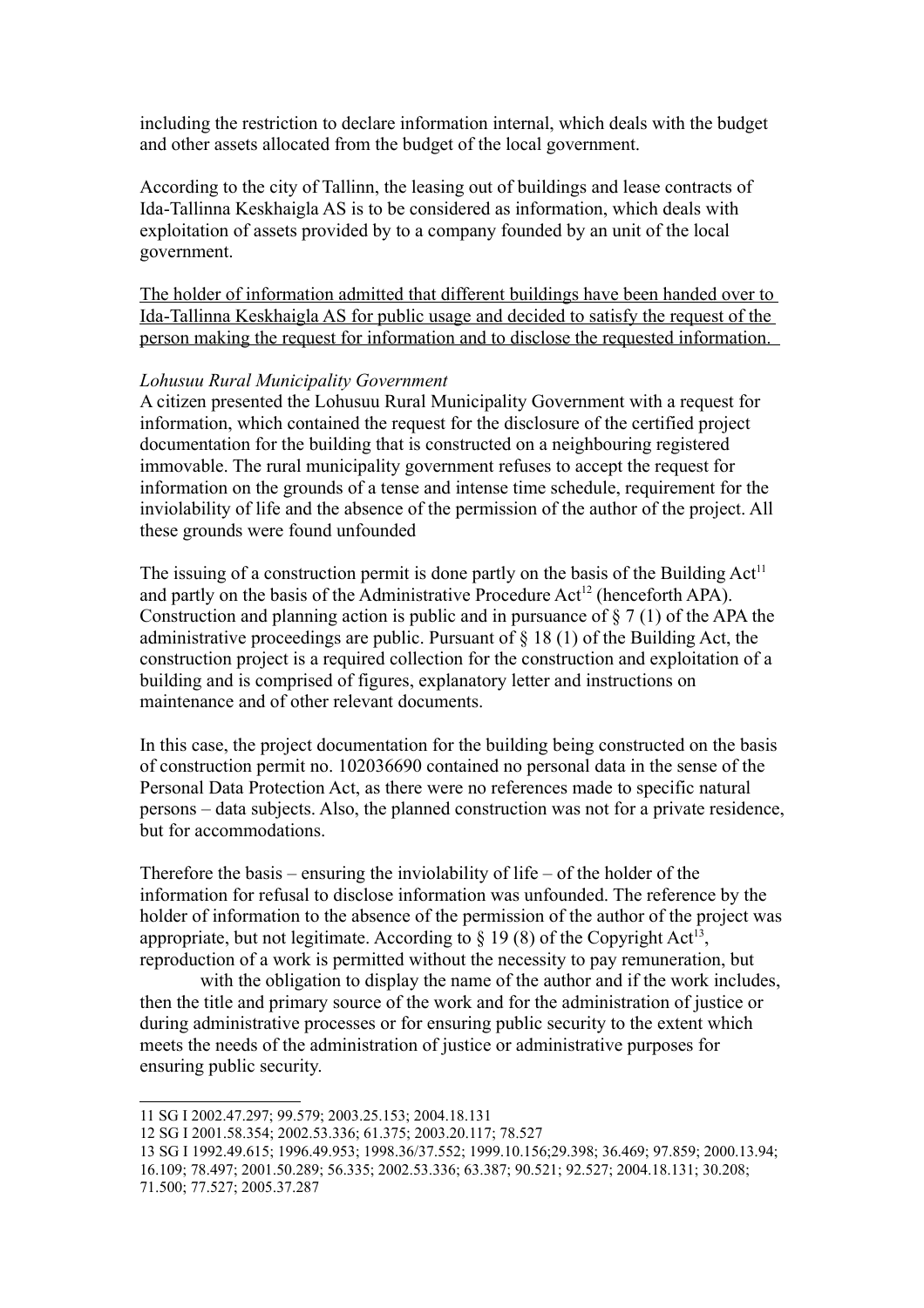The issuing of a construction permit is an administrative process of the rural municipality and the building design document is the basis for issuing a construction permit. With regard to the aim of the PIA, which is to provide opportunities for the inspection of publicity during the fulfilment of public duties on the assumption of democratic and social rule of law and public principles of society, the disclosure of the building design document copies without the approval of the author on the basis of the request for information is in concordance with the Copyright Act. Moreover, the Estonian legal system the issuing of a construction permit is the inspection of legalism and it is to be done by the public.

The holder of information acted in concordance with the Public Information Act in dealing with the information request.

### *OÜ Siromets and East Police Prefecture*

OÜ Siromets presented the Rakvere Police Department, East Police Prefecture, with a request for information requesting the disclosure of a misdemeanour decision and misdemeanour protocol of a certain misdemeanour process. The misdemeanour concerned was a traffic accident with a motorcar leased by OÜ Siromets. The handler of the information refused to satisfy the request for information and based the refusal on § [14](#page-12-0) (5) of the Code of Misdemeanour Procedure<sup>14</sup> and the circumstance that the person making a request for information was not party to the misdemeanour proceeding. Also, the holder of the information justified the refusal to satisfy the request for information with the circumstance that the misdemeanour proceeding material contains personal data and in pursuance of § 11 of the PDPA, the processing of personal data is only allowed with the consent of the data subject.

The special conditions, procedure and methods used for accessing procedure documents are set in the Code of Misdemeanour Procedure and it states that during the misdemeanour process, only the parties to the misdemeanour process my access the data gathered during the misdemeanour process, are in force until a decision has been made concerning the misdemeanour process or the regulation terminating the misdemeanour process enters effects and from that moment the PDPA applies in full effect to the access of the procedure documents.

The referral by the holder of the information to § 11 of the PDPA and to the personal data contained in the documentation concerning misdemeanour was appropriate, but not legitimate. Namely, the holder of the information is obliged to, pursuant to § 35 (1.11) of the PIA, to declare information internal, which contains personal data and if the disclosure of such data or allowing access to such data substantially violates the inviolability of life of the data subject.

Therefore, the holder of information has the right whether disclosing information that contains personal data violates substantially the inviolability of life of the data subject. But § 36 of the PIA, which states the criteria, which prohibit the holder of information in declaring information internal, limits this right. According to  $\S 36$ (1.12) of the Public Information Act, information is considered as such if it is for state or supervisory control or for disciplinary control and if the information is precepts or stated legal instruments and information concerning valid penalties. Taking into account the aforementioned, § 35 (1.1 and 1.2) of the PIA and § 62 of the

<span id="page-12-0"></span><sup>14</sup> SG I 2002.50.131; 110.654; 2003.26.156; 83.557; 88.590; 2004.46.329; 54.387; 54.390; 56.403; 2005.39.308; 40.311; SG III 2004.9.96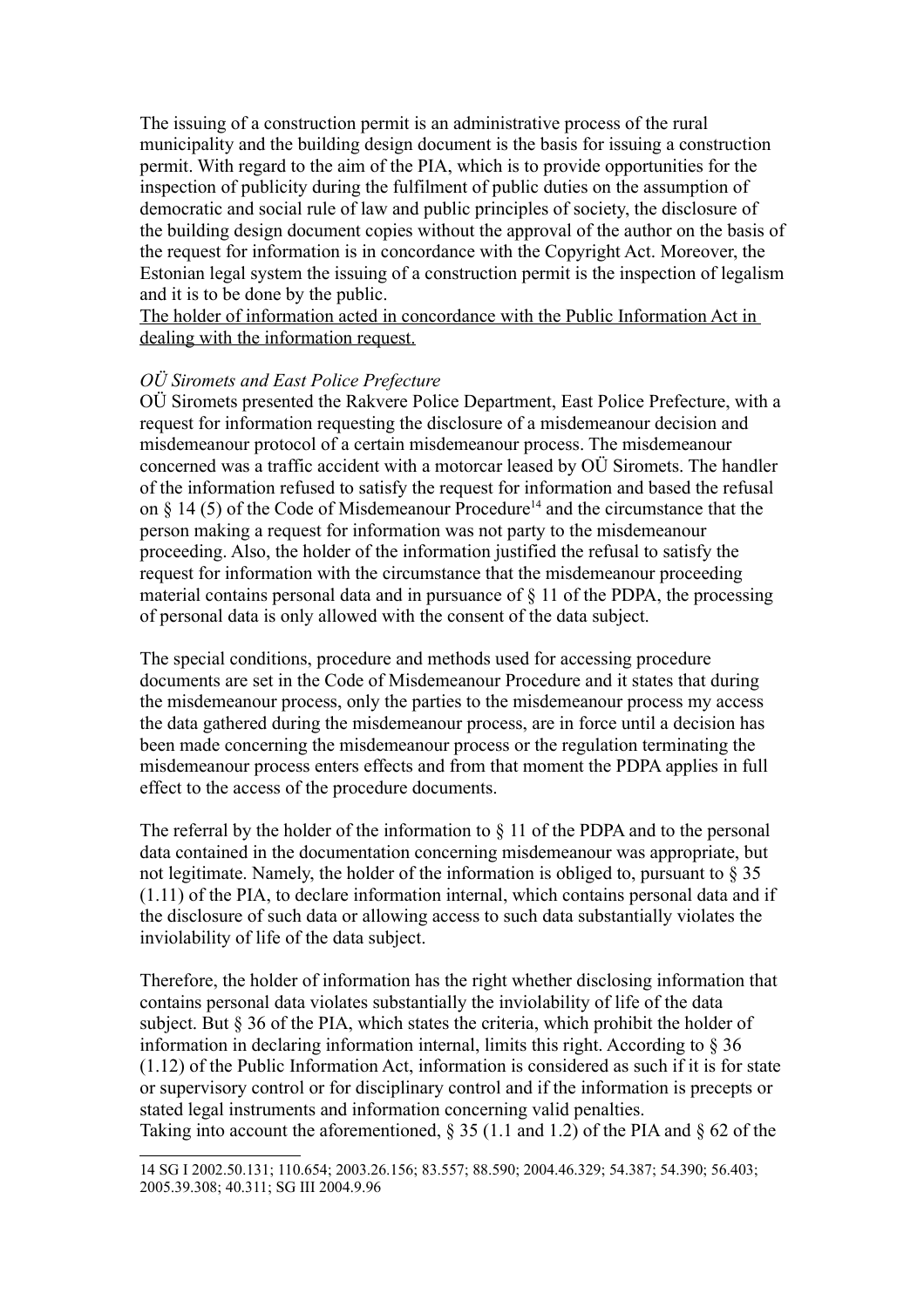Code of Misdemeanour Procedure, the fine decisions made by the body conducting extra-judicial proceedings are considered as public knowledge, which should not be considered as internal information.

All of the aforementioned provisions practically forbid the disclosure of information during the misdemeanour proceeding, but not after the decision take effect. As the misdemeanour decision and the misdemeanour report contain personal data, which, if disclosed, could significantly damage the personal life of the data subject, like the subjects home address, identification code etc, § 38 (2) of the PIA provides access to the information or documentation, if access to the information could cause the disclosure of information with access limitations, to only that part of the information or documentation (recorded information or parts of documents), to which the access limitations do not apply.

The holder of information acted in concordance with the Public Information Act in dealing with the information request.

A lot of memorandums were sent to the Data Protection Inspectorate stating the failure of meeting the need for disclosure of public data. A significant number of holders of information have failed to disclose information that is to be disclosed on their Internet pages, also, they do not disclose topical information nor update their web page as often as necessary.

Such a situation is understandable, but not excusable, for smaller local governments, where only a handful of citizens have an Internet connection, but in addition to that, many state authorities have failed to update information or have updated it without regard to regulations.

One of the obligations of the Data Protection Inspectorate is also the clarification of the Public Information Act and legislation related to the Act and providing better access to information for holders of information and for providing better opportunities for creating advisory guidelines. The aforementioned activity is mainly visible from the number of clarification requests, which were answered on 36 occasions.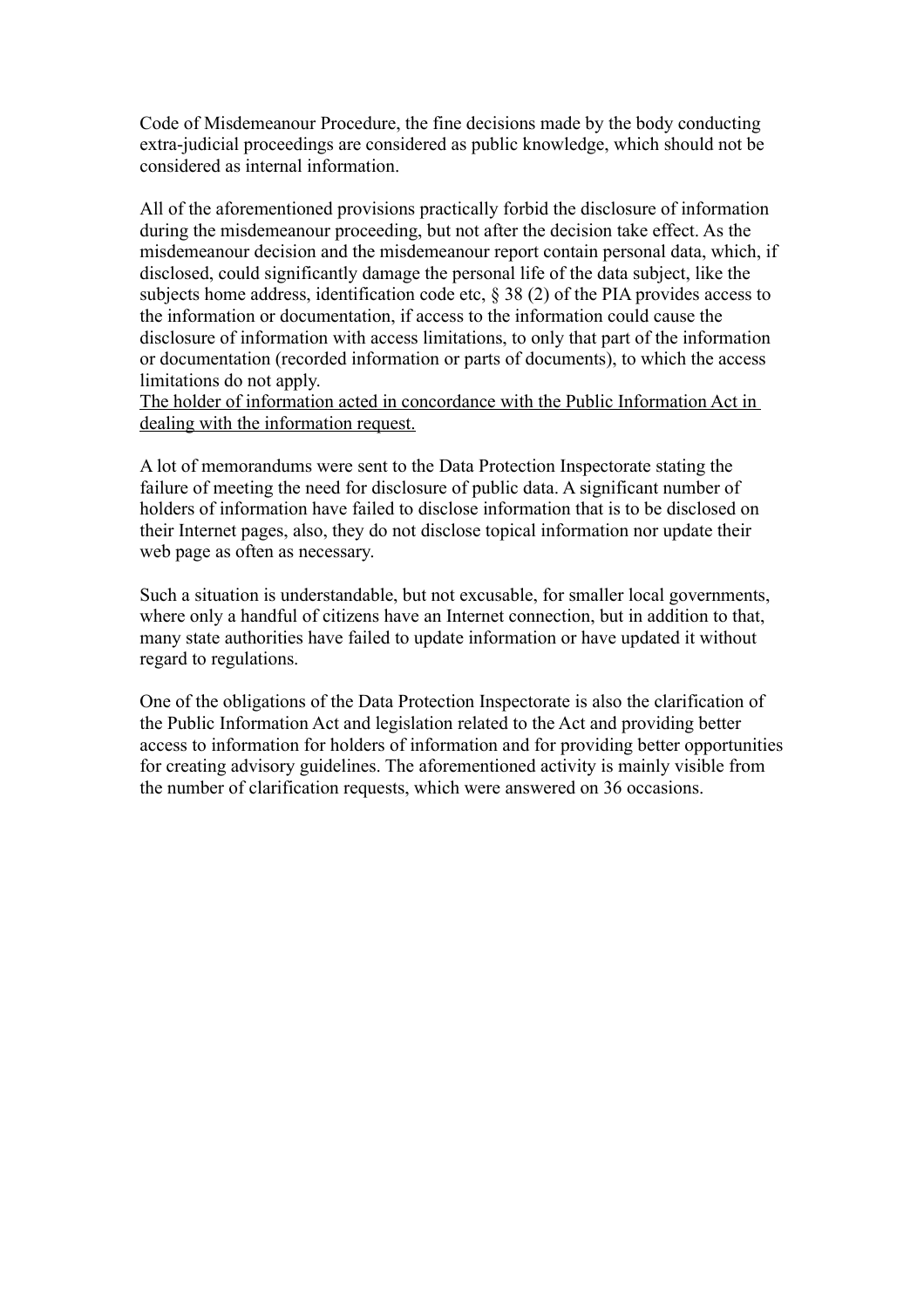## Overview of the activity of the DPI in workgroups of the European Union

The DPI is continuously working outside the borders of Estonia, mainly by participating in workgroups and projects:

The main workgroups are:

Article 29 of the Data Protection Working Party<sup>[15](#page-14-0)</sup> - based on Article 29 of Directive 94/46/EC concerning the protection of the individual upon employment of the individual. The goal of the working party is to provide an expert opinion on data protection to the European Committee from the level member state level; to promote through cooperation between data protection authorities the application of the requirements of the Directive in member states; to council the Committee on human rights and freedoms that are related to data protection; to provide the general public with data protection recommendations.

The members of the Working Party are the representatives of data protection authorities from member states of the European Union. Representatives of data protection authorities from non-member states (Iceland, Switzerland, Norway) and representatives from potential member states (Bulgaria, Romania) also participate in the meetings. The working party meets 5 times per year. The main topics under discussion during 2005 were: biometric data and their usage in different walks of life; submitting flight passenger data to law enforcement authorities in USA, Canada, Australia, New-Zeland; geolocalisation data and their usage; preservation and providing access to traffic information (in the meaning of telecommunications); medicinal data; Binding Corporate Rules; e-mail services and data related to it etc.

Europol – On the  $26<sup>th</sup>$  of January 2005, the Riigikogu accepted the act of joining of the European Police Board Convention (Europol Convention), based on Article K.3 of the Convention of the European Union) and it's protocols. Estonia will become a fully authorized member of the Convention after three months of the ratification of the joining act. The main goal of the European Police Board is to improve the effectively of competent authorities, with the provisions with the Europol Convention, and to improve cooperation for the prevention and fight against terrorism, illegal trafficking of narcotic substances or other forms of grave international crimes, which are related to organized crime and can be proven as such as it is known that two or more member states are involved in the case and, dependant on the extent, meaning and possible consequences, requires an international cooperative approach. For achieving the aforementioned goals, the main goals of Europol are to simplify communication between member states, to procure, compare and analyse information and secret documents, to immediately notify through the competent authorities set forth in Article 4 of the convention, the competent authorities of member states about information concerning them and of all crimes, to help the member states with their proceedings by continuously providing appropriate information to state departments and to maintain the computerized information system.

Therefore, by joining the convention, the Republic of Estonia took upon itself the obligation to participate in the work of Europol, to inform Europol on its own initiative of everything related to the fulfilment of the goals of Europol, to react appropriately to all requests for information by Europol concerning data, secret

<span id="page-14-0"></span><sup>15</sup> http://europa.eu.int/comm/justice\_home/fsj/privacy/workinggroup/index\_en.htm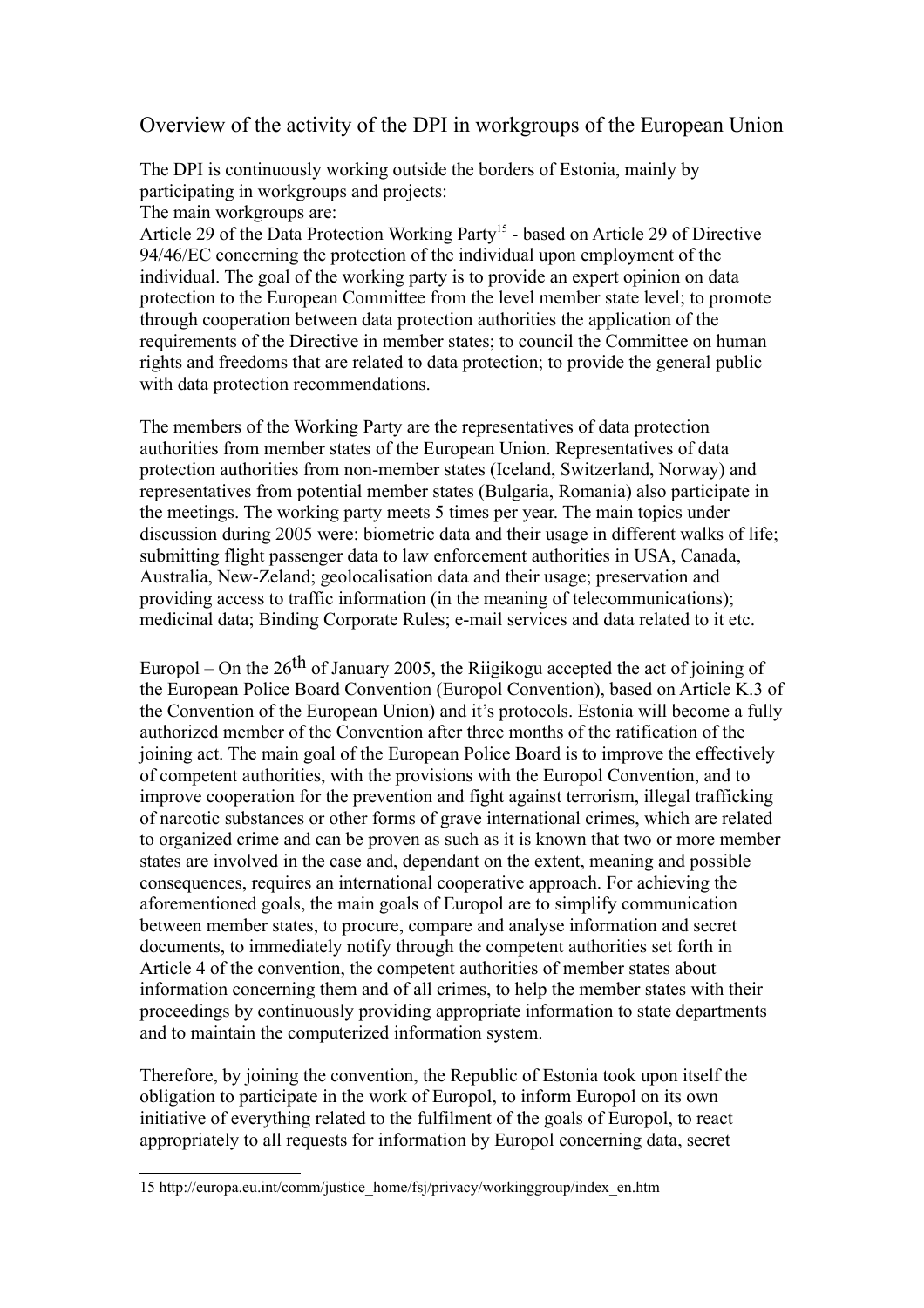materials and counsel, to keep information secret and to keep the secret information appropriate, to evaluate and submit information and secret information to competent authorities based on state legislation, to present Europol with requests of assistance concerning recommendations, information, secret information and analysis, to give Europol information concerning the storage of information in the computerized system, the ensure that the communication between Europol and itself is lawful and does not infringe upon any legislation.

By joining the convention, Estonia also took upon itself the obligation to achieve the previously mentioned goals and to follow the general provisions of the convention concerning information processing, including strict data usage provisions. The responsibility for information stored at Europol, for collecting information, submitting information to Europol and inserting information and the responsibility for the accuracy, timeliness and storage limitations of the information lies on the shoulders of the member state, which stored or submitted the information. Therefore, the transferral of information to Europol must be done by accurately following the provisions set in the convention.

By joining the convention, the Data Protection Inspectorate also received new obligations. Namely, the DPI was named as the state supervisory authority with the Europol Convention and its protocols and Article 23 of the Act, and the DPI must, based on local legislation, monitor the adding, accessing and transmitting of information to Europol and ensure that the rights of the data subject are not violated during this process. In addition to the aforementioned the Data Protection Inspectorate participates in the cooperative supervisory authority based on Article 24 of the Europol convention. The goal of the cooperative supervisory authority is to, in conjunction with the Europol convention, monitor the activities of Europol ensuring that data storage, processing and usage does not violate the rights of individuals. The competence of the cooperative supervisory authority covers reviewing the cases related to the processing and interpreting personal data, reviewing cases independently carried out by the competent authorities of member states, reviewing cases related to the right to receive information and finding solutions to any problems that should arise.

In addition to participating in the cooperative supervisory authority of Europol, the Data Protection Inspectorate also participates in the work of the Convention on customs information technology cooperative supervisory authority and as a reviewer of the work of the Schengen Convention cooperative supervisory authority.

In addition to participating in the work of workgroups, the DPI is also active in the INTERREG IIIC e-PRODAT project<sup>[16](#page-15-0)</sup>, which aims to develop the best solutions/experience for usable and creatable e-services, data protection standards based on the cooperation of supervisory authorities and other organizations and eventually release handbooks and instruction materials.

To achieve these goals, questionnaire has been compiled which will help to determine the problems with personal data protection and government electronic systems. The preliminary results of the questionnaire can be found on the web page of the project.

<span id="page-15-0"></span><sup>16</sup> http://www.eprodat.org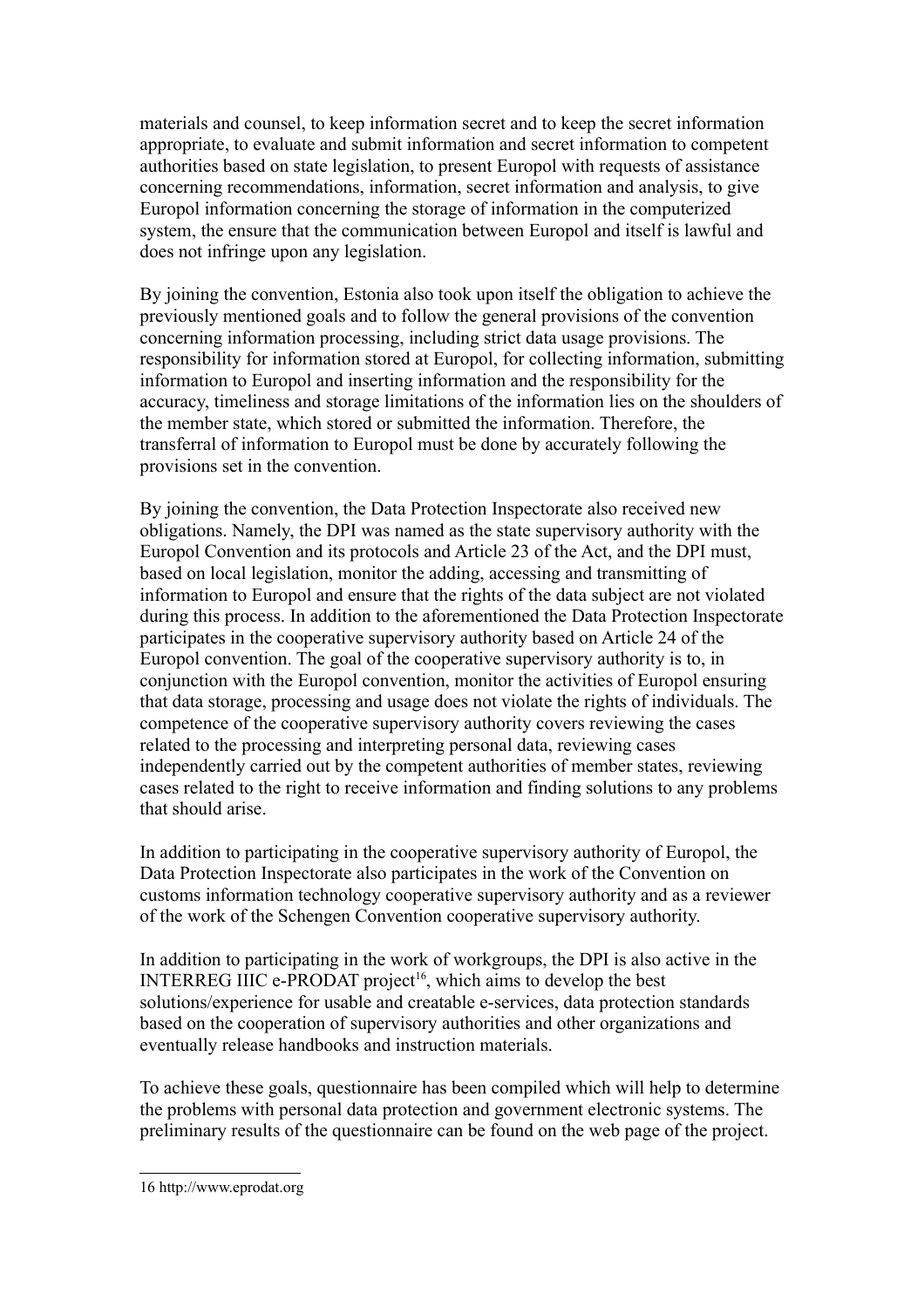## **Summary and findings**

More and more people acknowledge their rights for inviolability of life and apply this right for accessing information meant for public use. This, in turn, raises the awareness of the processors of personal data and positively affects the performance of exercising the provisions set in legislation. The Inspectorate is continuously working for increasing the awareness of both citizens and data processors. If the data subject or the person making a request for information knows his or her rights and the holder of information or the process know their obligations, then the legality is ensured even without the intervention without Inspectorate. But due to the lack of human resources, notifying and training of the public and processors, also the amendment and equalization of legislation has not been provided in the desired extent. Therefore the Inspectorate is operating, at the moment, mainly as a supervisory authority and is only able to fulfil some of its pre-assigned obligations – providing the timely and correct servicing of the subject.<sup>[17](#page-16-0)</sup>

One of the main directions of the Inspectorate for next year is training and increasing awareness in both DPI officials and processors. As Estonia is yet to join the major EU information systems (Schengen, Europol, Information security system of the Customs board, VIS, Eurodac) and as it cannot take place before the state systems have registered the processing of sensitive personal data with DPI, then the supervisory role of the Inspectorate will increase considerably. This, in turn, would mean that the officials of the Inspectorate must be trained in the respective legislation field. In addition to that, the awareness of the processors is constantly being improved though training in order to ensure the better application of processing regulations. In addition to training, covering the protection of personal data and the need for information disclosure in the media will increase the awareness. The DPI will put more emphasis on this.

In addition to that, the Data Protection Inspectorate will pay more attention to the fact that in order to participate more actively in the decision making process of the EU and to be able to use the received information more efficiently, the Ministry of Internal Affair must create an official position which deals with the development and implementation of data protection policies. The domain of data protection concerns all areas of government an in order, both on the level of the state and the level of the EU, to participate in negotiations as equal partners, the position of the data protection representative must be present within the structure of the ministry.

<span id="page-16-0"></span><sup>17</sup> Overview of the activities of the Data Protection Inspectorate, 2005, first half year